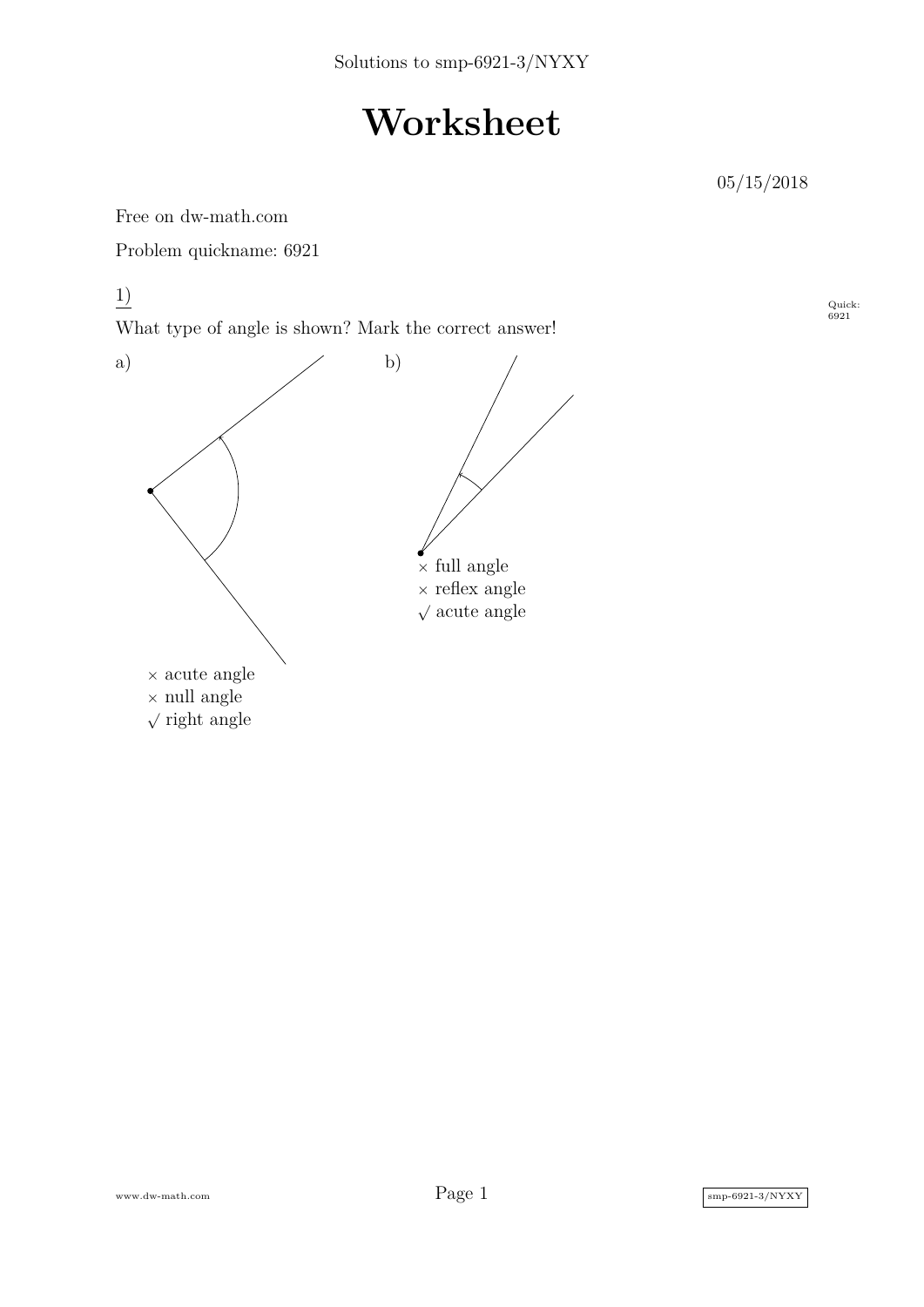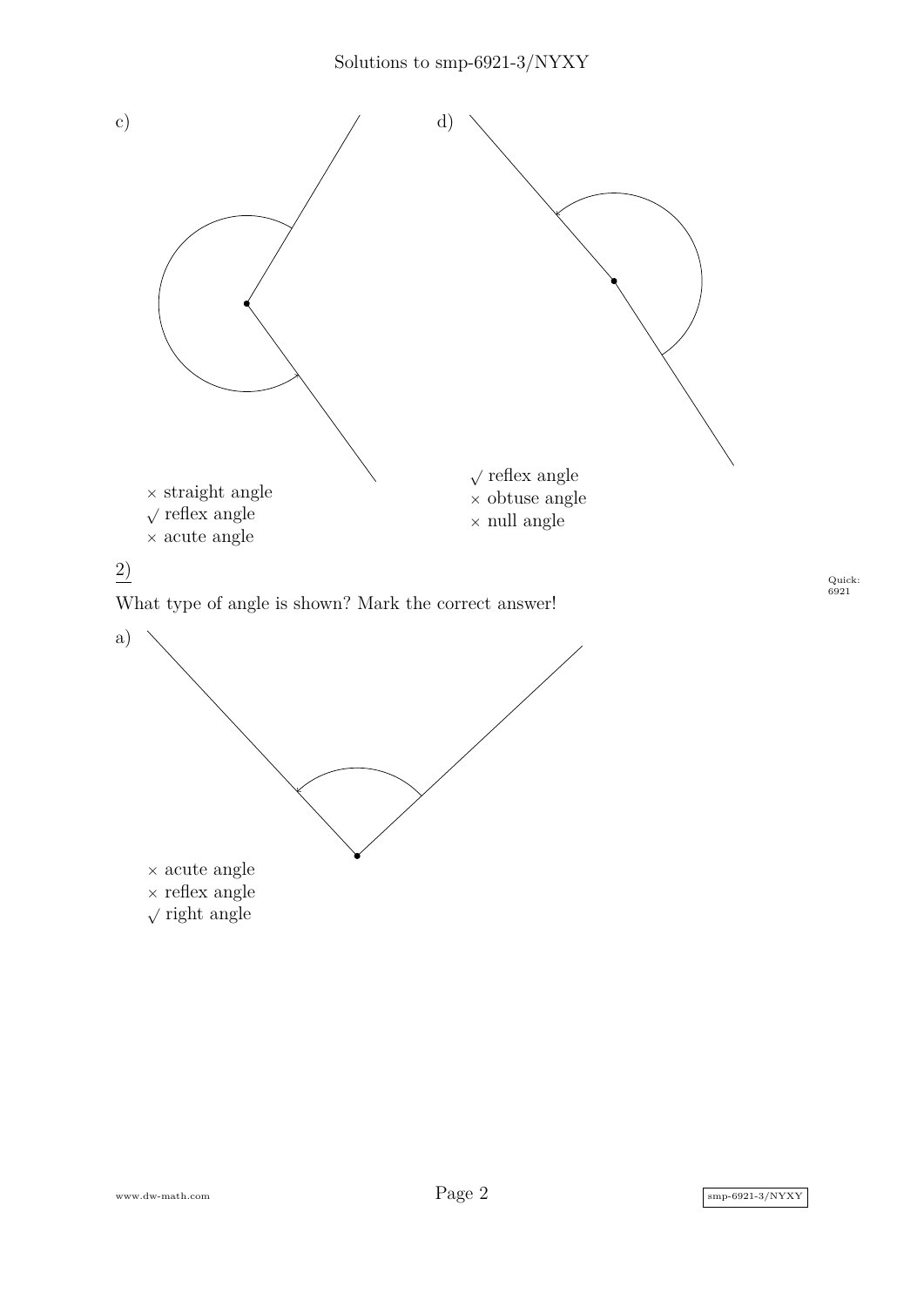



What type of angle is shown? Mark the correct answer!



Quick: 6921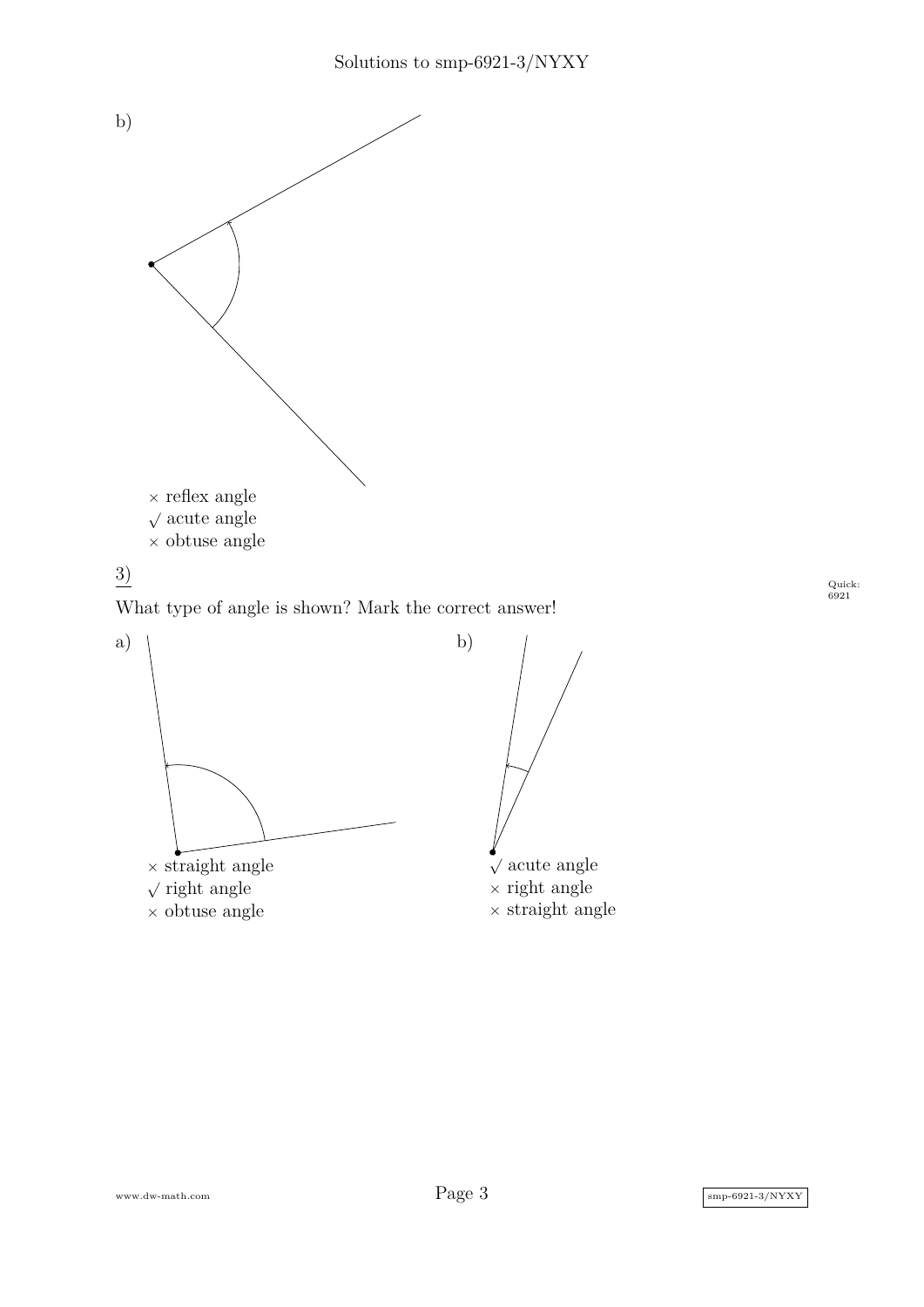

www.dw-math.com  $Page\ 4$  smp-6921-3/NYXY